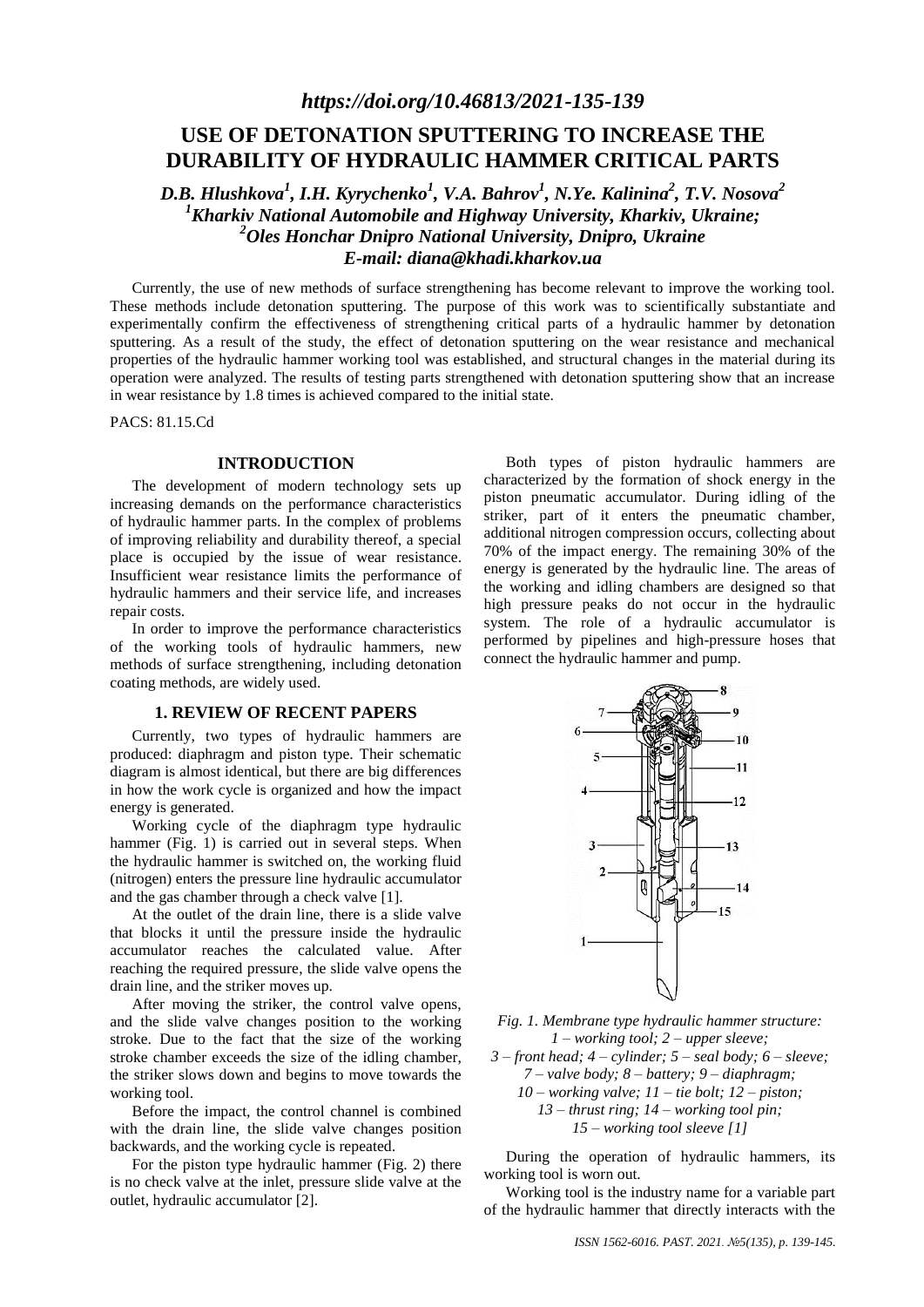materials that destroys and transmits power and impact loads to the object of destruction.



*Fig. 2. Hydraulic piston hammer structure: 1 – lower body; 2 – oil pan; 3 – hydraulic accumulator; 4 – hydraulic distributor; 5 – nitrogen filling valve; 6 – tie bolt (stud); 7 – cylinder cover; 8 – piston; 9 – working cylinder; 10 – pin; 11 – lower sleeve; 12 – working tool (peak) [2]*

The main principle of typing the hydraulic hammer working tool is the type of contact of the tool with the material that is being destroyed, according to which it can be divided [3] into a tool with a constant contact area and an area that changes in the process of interaction with the material, the last can be divided into the groups: with the initial contact along the line; with the initial contact at the point; with the initial contact along the site.

The parameters of a tool with a constant contact area are determined by its shape and dimensions – the radius, length, width, dimensions of the semi-axes of the ellipse; ones with an area that changes during interaction with the material – the length and angle of sharpening, radii of the sphere or torus, the shape and size of the initial contact site. The common name of all types of hydraulic hammer working tools is "peak".

The hammer working tool is cyclically affected by compressive forces, both from the tail section, after being hit by the hydraulic hammer striker, and from the tool tip by the reactive force of the treated medium. The compressive forces that cause elastic deformations, differentially distributed along the length of the tool, are replaced by inertial tensile forces. They alternate with the frequency of hydraulic hammer operation, creating wave processes of stretching/compression, resulting in material fatigue. If the hydraulic hammer works for a long time "at one point", they can cause a resonance phenomenon that contributes to the destruction of the tool.

In the process of interaction with the treated medium, intensive wear of the working tool occurs,

accompanied by strain hardening of its surface, release of heat, which can lead to local tempering of the material from which it is made, with loss of surface hardness. As a result, there is an increase in the degree of blunting of the tool. The intensity of the wear process depends on the strength and abrasiveness of the medium being destroyed, as well as the wear resistance of the tool, which, as is commonly believed [4], is determined primarily by the hardness of the working tool used.

Currently, coating methods are widely used in mechanical engineering, which have significant advantages: limited thermal effect, reduction of deformations, minimal fusion penetration depth ensures slight mixing of the base metal with the coating metal and allows you to obtain physical and mechanical properties of coatings close to the properties of the surfacing material. In addition, it is possible to apply coatings of various compositions and with specified physical and mechanical properties to the worn surface, saving material and energy resources by obtaining coatings with minimal stock left for machining or its complete exclusion. The study of the experience of using high-energy power sources, as well as new compositions of coatings for working surfaces, suggests the feasibility of using them to increase the service life of the hydraulic hammer critical parts.

Methods for the surface reconditioning and strengthening of parts are shown in Fig. 3 [5].



*Fig. 3. Methods for the surface reconditioning and strengthening of parts [5]*

One of the most promising methods is detonation sputtering. Detonation sputtering is a pilot technology for improving the durability of critical machine parts [4].

## **2. PURPOSE AND OBJECTIVES**

The purpose of this work is to scientifically substantiate and experimentally confirm the effectiveness of strengthening critical parts of a hydraulic hammer by detonation sputtering.

Objectives: based on experimental studies, to establish the effect of detonation sputtering of coatings of the system comprising ВК-25 (80%) and the ПТ-НА-01 binding material (Ni 91%, Al 9%) on the wear resistance of the hydraulic hammer working tool.

#### **3. MATERIALS AND METHODS**

Detonation sputtering of ВК25 hard alloy powder (80%) and the ПТ-НА-01 binding material (Ni 91%, Al 9%) was performed on the cleaned surface without pretreatment [6]. ВК-25 powder is a tungsten-cobalt (WC–Co) carbide containing up to 25% cobalt, and is used for working in conditions of fretting corrosion,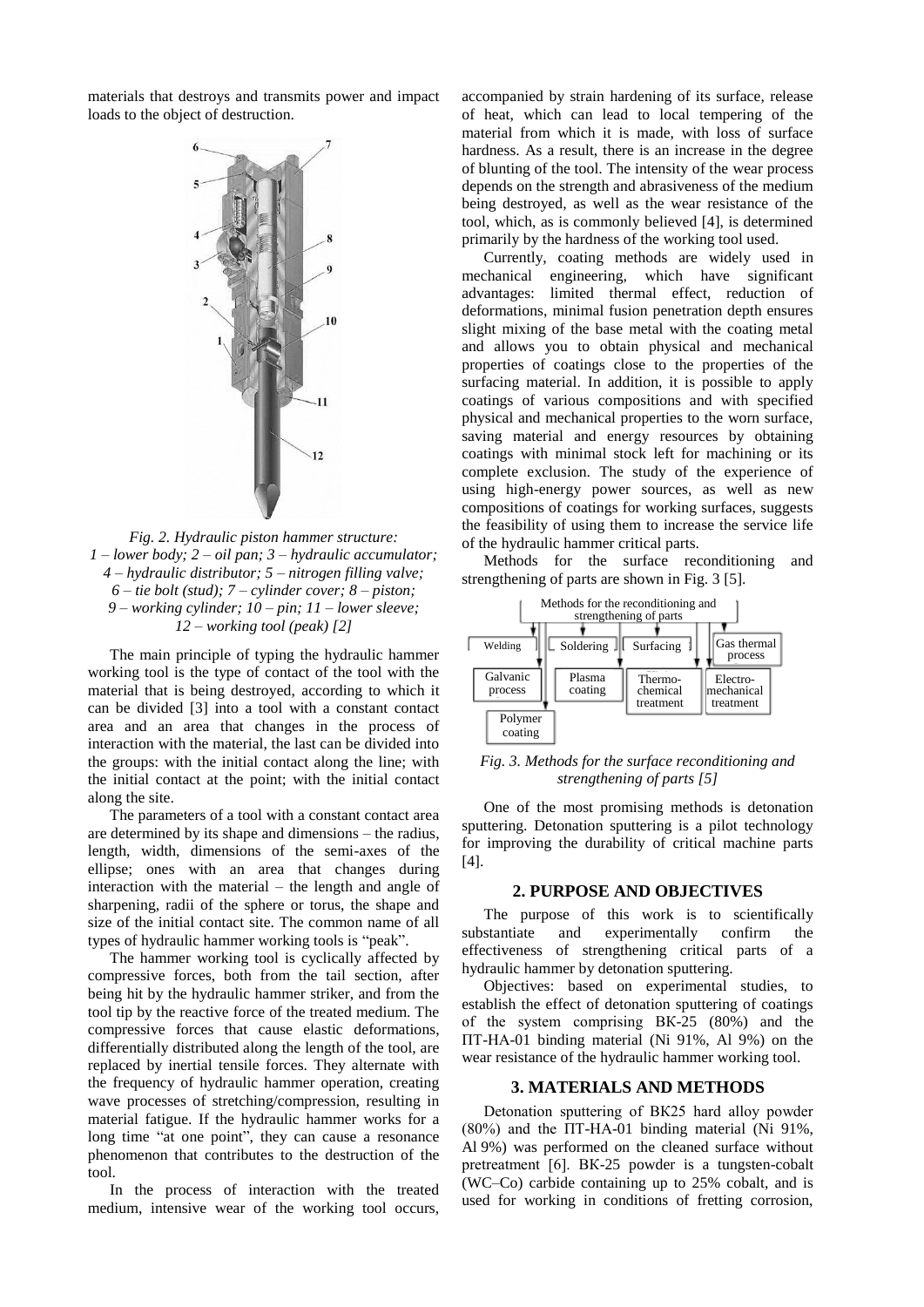abrasive wear at normal and elevated (up to  $650 °C$ ) temperatures. A powder with a grain size of 20…100 mm was used; the powder was melted in an oxygen-acetylene flame and transferred to the surface of the part by a gas stream. Thickness of the sputtered layer is 0.1 mm. The surface roughness of the parts before sputtering was Ra 0.35–2.5. As a result of sputtering, the roughness of the working surfaces of parts increased to Ra 4.8–5.4.

The ratio of oxygen content to acetylene content was 1/2; powder loading depth was 300 mm, spray distance was 150 mm, powder weight was 200 g, barrel length was 1.6 m, barrel diameter was 16 mm.

Detonation coatings are a type of gas thermal coatings, and increasingly used in various industries due to their higher characteristics. Due to the highest characteristics (adhesion strength to the substrate up to 250…280 MPa), detonation sputtering can be preferred for strengthening and reconditioning critical and loaded parts and assemblies.

It is established that coatings based on tungsten carbide from powders obtained by spheroidization have the highest adhesion strength to the substrate and high hardness. This is due to the fact that the dissolution of WC in Co (Ni) partially occurs already when the powder is obtained.

During sputtering, this process continues, as a result of which the solid solution has a maximum degree of saturation [7].

In addition to the dissolution of tungsten carbide in cobalt, when sputtered under the influence of an oxidizing medium, the process of decomposition of monocarbide occurs, which has a negative impact on the quality of the sputtered coating. In addition, brittle double carbides  $Co<sub>3</sub>W<sub>3</sub>C$  are formed, which degrade the properties of the sputtered layer. In powders obtained by spheroidization, the carbide component is better protected. The modes of the sputtering process also significantly affect the structural-phase composition of coatings and, consequently, their properties. The coating structure is most strongly influenced by [8, 9]:

– composition of the working gas mixture;

– place of supplying the powder into the trunk;

– the degree of filling of the trunk with the working mixture.

The adhesion strength to the substrate of combined coatings with ВК-25 sublayer reaches 200…250 MPa, Rockwell Hardness – up to 70.

A distinctive feature of detonation sputtering is the cyclical nature of powder delivery to the surface of the workpiece at a speed exceeding the speed of sound. The cyclic sputtering process is obtained using detonation units, the schematic diagram of which is shown in Fig. 4 [7].

The unit includes detonation gun, powder and combustible gas dispensers, and ignition system. The protective chamber is formed by a part (4) being sputtered and two covers (5, 6), one of which is mounted on the trunk (1) of the gun and is equipped with an elastic element. The gun is mounted on horizontal movement mechanism (7); it consists of a trunk, combustion chamber (2) and accelerating part (3).



*Fig. 4. Diagram of detonation units [7]*

The accelerating part is formed by bending the end of the trunk along the radius to a right angle with a conical narrowing at the end with a ratio of diameters from 1/3 to 1/4. The trunk and accelerating part of the detonation gun is located inside the part being sputtered. The part is rotated by the mechanism (8). It provides the possibility of detonation sputtering of the internal surfaces of parts to increase their wear resistance.

The principle of operation of the unit is as follows. From Block 1, the gas mixture is fed to trunk 5. At the same time, fine powder is blown from the powder feeder through the metering device (block 4) in specified portions with nitrogen or air gas into the gas mixture immediately before its ignition, and then the gas mixture is ignited with the igniter 2. As a result of ignition and movement of the ignitable mixture through the channel, its explosion occurs with the release of a significant amount of heat and the formation of a detonation wave, which accelerates and transfers through the barrel to the surface of the part 6 by sputtering the particles 7 at the speed determined by the trunk geometry and gas composition.

## **4. STATEMENT OF BASIC MATERIALS**

The process of forming coatings by detonation sputtering is complex and insufficiently studied. In many ways, it is similar to the process of plasma sputtering [10, 11]. The similarity is in the fact that the adhesion of particles to the substrate and to each other can occur in the molten and solid states. The adhesion strength is mainly provided by sputtering with molten and melted particles, which spread and crystallize on the substrate surface due to chemical interaction.

At the same time, the detonation sputtering, in contrast to continuous plasma sputtering, is cyclic, powder particles are provided with higher speeds, which determine the features of the coating formation mechanism.

During detonation sputtering, the particle speed, in contrast to plasma sputtering (100…200 m/s) reaches 400…1000 m/s. Therefore, in addition to thermal activation, plastic deformation in the zone of contact between particles and the substrate has a significant effect on the mechanism and kinetics of formation of sputtered layers. However, the main contribution to the formation of coatings during sputtering is made by thermal activation.

The experience of using various sputtering methods, including detonation, proves that in order to obtain a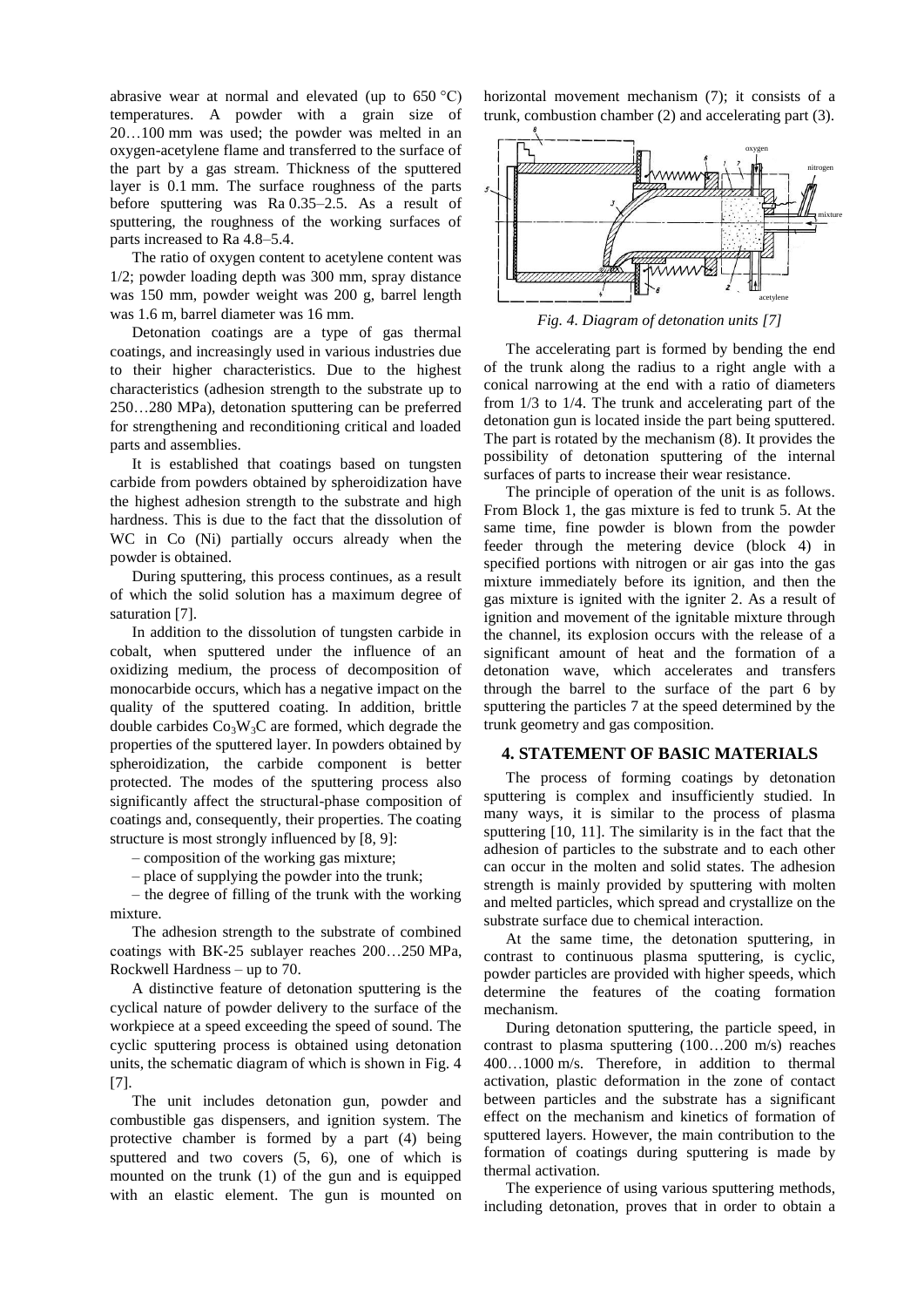satisfactory adhesion of powder particles to the substrate, it is necessary that a significant part of them is transported to the substrate in molten or melted state. Experimental studies on the process of forming coatings by detonation sputtering presented in [11, 12] show that the state of particles in a two-phase flow is inhomogeneous.

At the beginning and in the middle of the flow, they are in molten or melted state, and the temperature in contact with the substrate reaches their melting point. At the same time, due to the heat released when particles with a speed of  $\sim 400$  m/s hit the substrate, the temperature in the contact zone increases by about  $100 °C$ .

When sputtered with powder materials with a melting point exceeding the melting point of the base metal, the latter is melted. When applying coatings with powdered hard alloys of the ВК type on corrosionresistant steels, which are melted and mixed with molten particles of the powder that is sputtered, thereby increasing the adhesion strength.

Preliminary shot blasting of the sputtered surface contributes to an increase in adhesion, as with other methods of gas thermal sputtering [12, 13]. In this case, it is possible to obtain strong bonds between the sputtered material and the substrate with hardness higher than 60 HRC.

When the first layer is sputtered, pores may appear. When the second layer is sputtered, the powder particles deform and compact the first layer, which crystallizes, and helps to eliminate or reduce porosity. This phenomenon is characteristic of detonation sputtering, and the authors of [12] called it "the effect of hot impact pressing".

Larger particles from the end (tail) of a less concentrated stream have lower speed and are most often deposited on the substrate surface in an undiluted form. When forming a coating, such particles play a twofold role: useful – remove defective areas of the previously applied coating, increasing its density, physical and mechanical properties; adverse – with a significant increase in the kinetic energy of large particles, cracks and even complete peeling may appear in the coating. These phenomena can be adjusted by changing the rate of fire mode of the unit and the granulation of the sputtered powder.

From the point of view of the materials and equipment used, the detonation sputtering process is quite simple. The main factors determining the nature of detonation sputtering are the gas mixture, powders, and the trunk of the unit [13, 14].

However, the use of these factors in the technological process of sputtering is associated with changing and controlling a number of parameters of each of them. For a gas mixture, this is the composition of the gas mixture; dose of the gas mixture per shot; composition of the gas mixture in the trunk between shots. For powder this is chemical composition of the powder; granulation of the sputtered powder; location of the powder in the barrel at the time of ignition of the mixture; distribution of particles by size. The trunk is characterized by geometric parameters: diameter and length.

In turn, these parameters give rise to others that characterize the final state of the process: concentration, temperature and speed of particles; chemical composition of the medium; surface temperature of the substrate.

Thus, the technological process of detonation sputtering is complex, and the quality of coating formation depends on the totality of numerous parameters, their maintenance within optimal limits.

Studies of the wear resistance of parts strengthened by detonation sputtering were carried out by bench tests. The tests were carried out for 1800 cycles.

The type of damage to parts strengthened with detonation sputtering is shown in Figs. 5, 6.

The location and nature of damage to the surfaces of parts of the same type and observed on previously studied sets of the device. On the body and sleeve, such characteristic signs of the surface volume degradation of the part material are noted as wear, strain hardening, plastic deformation with the formation of radial furrows, surface oxidation.



*Fig. 5. Damage to peaks and sleeves strengthened by detonation sputtering*

In Zone "A", wear and strain hardening are observed on the body, and shear lines are characteristic on the sleeve. In Zone "B", a weakly expressed fold-shaped relief is noted on the body, on the sleeve the relief of furrows is smoothed to the base, so that a picture of undulating crumple zones is observed. Peeling of the surface layers of metal in Zone "C" differs on the sleeve, on the body – the surface is smooth. In Zone "D" there are traces of surface treatment.

The wear pattern of the striker and peak is typical. In the presence of a central spot and furrows in the peripheral part of Zone "N", A folded relief of furrows in Zone "M", wear and plastic deformation with the formation of a rough, peeling surface in Zone "F" and wear with a strain hardening in Zone "E", there is a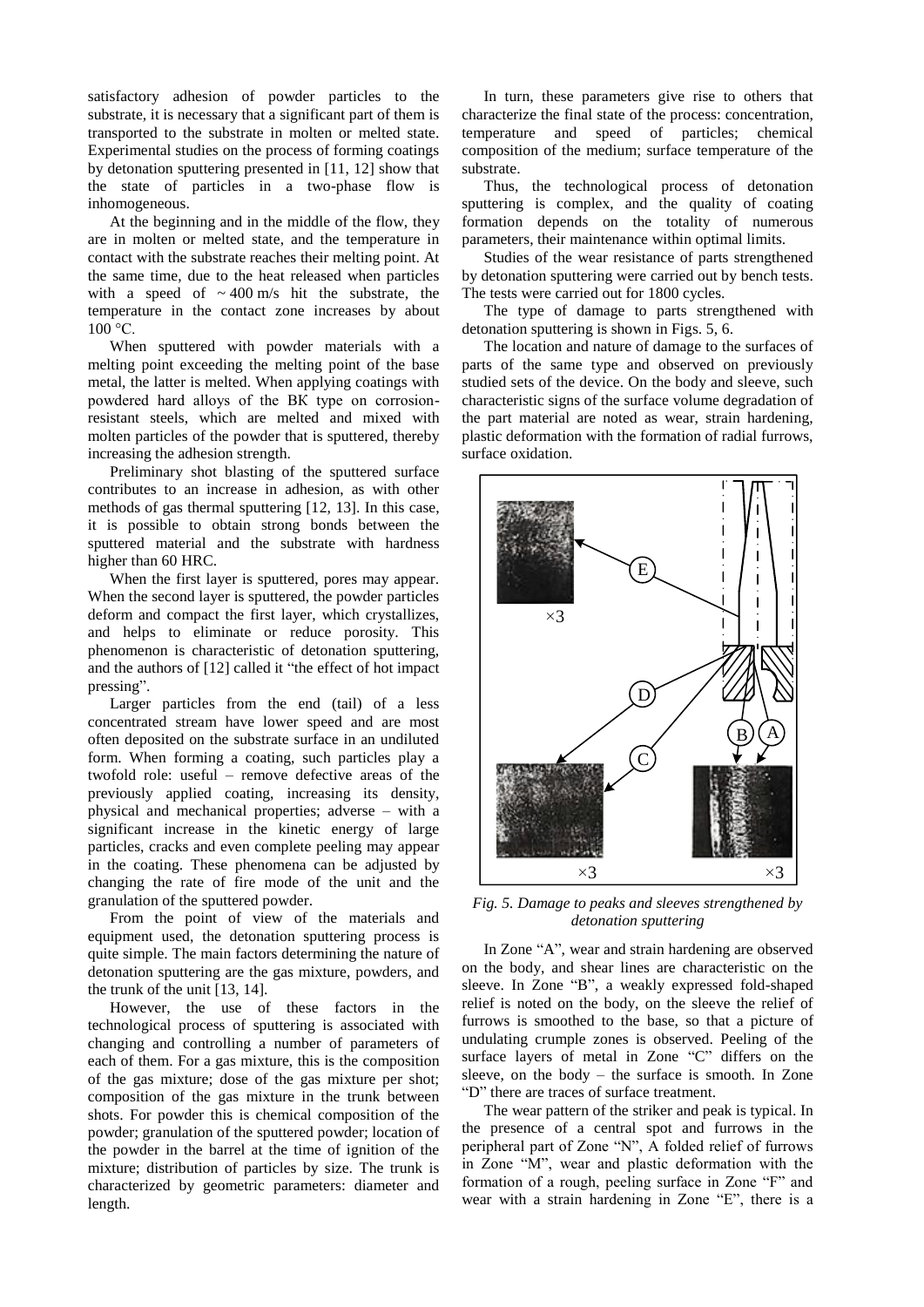smaller "roughness" of the relief and a larger smoothed one for the striker and peak. On the striker, the degree of damage is less.



*Fig. 6. Damage to the body and striker strengthened with detonation coating*

The body and striker are characterized by the presence of darker oxidizing colors on the surface.

During the test, cracks formed on all the examined parts of the device. On the sleeve, cracks up to 0.05 mm deep are isolated and are observed only in Zone "C" (Fig. 7). On the body, cracks are visible in Zones "A", "B" and "C", with depth of 0.25 mm, 0.4 mm and 0.1 mm, respectively (Fig. 8).

There are no cracks in Zone "D". Cracks are also not found on the striker and peak in Zone "N". In Zones "M" of the striker and peak, there are cracks with depth of 0.3…0.4 mm. Cracks with a depth of 0.1 mm are located in Zone "F" of the peak and 0.15 mm – of the striker. Cracks were found both in and out of the zones of structural changes.

In the working zones of all the studied parts of the device, almost complete wear of the detonation coating occurred during the test, only in Zone "M" of the body and sleeve, coating residues up to 20 µm thick are observed. The same single sites are located on the striker in Zone "F".

Structural changes in the base metal were detected in the damage zones of all parts. On the body and sleeve, structural changes are observed in Zones "A" and "B" to depth of about 0.2 mm on the body and 0.15 mm on the sleeve.

The hardness of the material in these zones is HV 414–540 on the body and HV 414–645 on the sleeve. In zones "C" of the body and sleeve, the depth of structural changes does not exceed 0.05 mm (HV 460–480).



*Fig. 7. Structural changes in the material of the body and striker strengthened by detonation sputtering*



*Fig. 8. Structural changes in the material of peak and sleeve strengthened by detonation sputtering*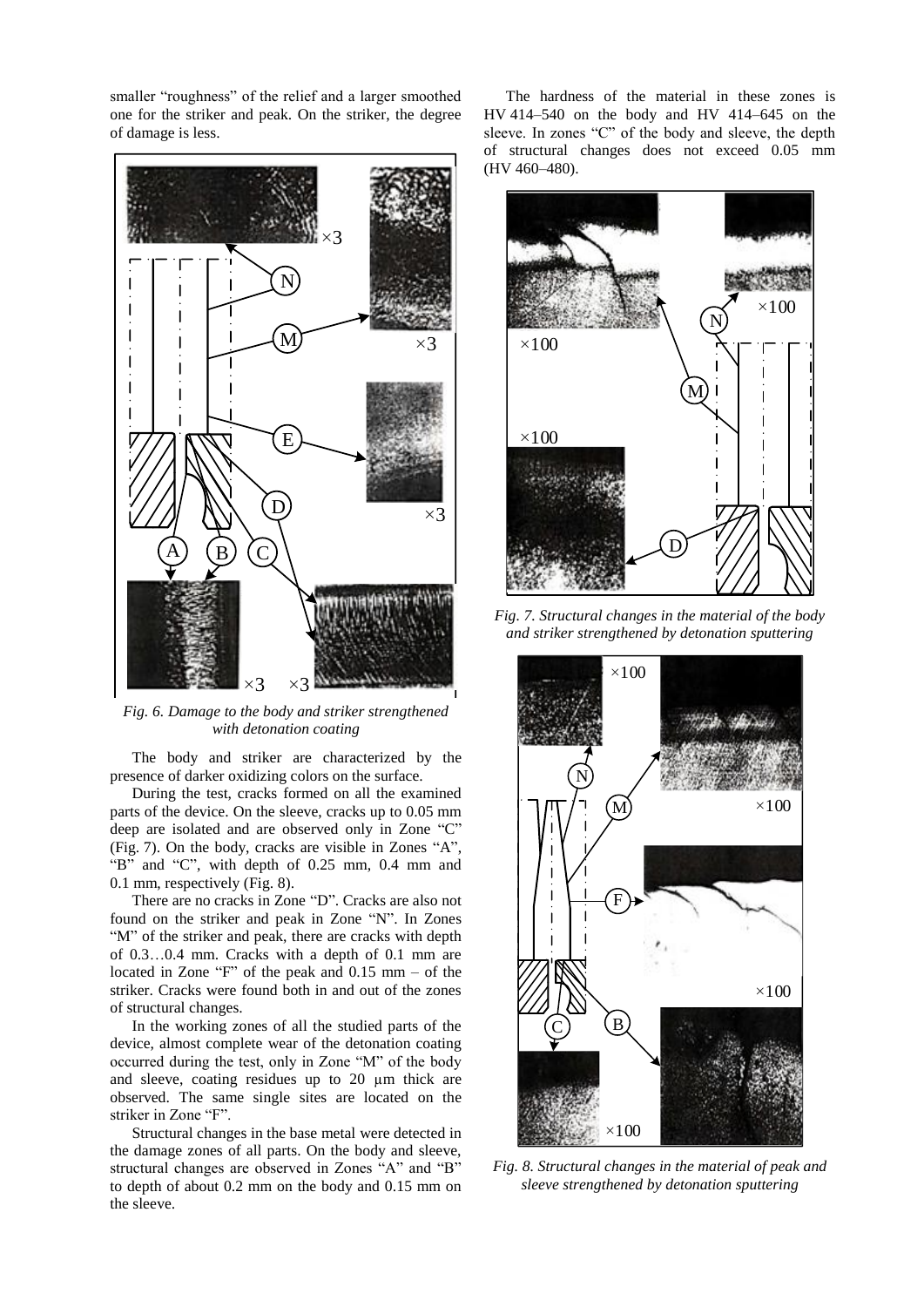On the striker and peak, structural changes in the metal are observed in Zone "M" to depth of 0.25…0.3 mm and in Zone "F" to depth of 0.1…0.15 mm (for both) at hardness of HV 340–475 (in some places at the peak – HV 560–675). In Zones "E" on the striker and peak and in Zone "N" of the striker, there are no structural changes. On the peak in this zone, the depth of structural changes is 0.15 mm (HV 340– 560).

#### **CONCLUSIONS**

1. The composition of the detonation coating based on tungsten carbide was chosen to strengthen the surface of the studied parts by detonation sputtering.

2. Detonation sputtering modes are proposed.

3. The conditions for carrying out strengthening treatment are determined.

4. The nature of part damage after detonation sputtering has been established.

5. The results of testing parts strengthened with detonation sputtering show that an increase in wear resistance by 1.8 times is achieved compared to the initial state.

#### **REFERENCES**

1. Structure of hydraulic hammer // *Hydroimpuls Group* [website]. - Access mode:

http://www.gidroimpulse.ru/gidromolot/construction.ht ml.

2. Review of hydraulic hammer modifications [Digital resource] // *Экскаватор РУ*. Access mode: https://exkavator.ru/articles/gidromolot/9904obzor\_mod ifikacii\_gidromolotov.html

3. V.B. Sokolinskii. *Shock crushing machines*. M.: "Mashinostroenie", 1982, 185 p.

4. V.I. Bolobov, A.P. Batalov, Thanh Bin Le. Wearing behavior of striker during single impacts on mountain rock // *Innovations and prospects for the development of mining engineering and electrical engineering: IPDME-2018:* Publications of international scientific and practical conference: SPbU, 2018, p. 92.

5. V.V. Eltsov. *Reconditioning and strengthening of machine parts: electronic tutorial*. Tolyatti: "TltSU Publishing House", 2015. – O-ROM Access mode: https://dspace.tltsu.ru/bitstream/123456789/49/1/Eltsov %201-81-13%20-%20eui%20-%20Z.pdf

6. V.I. Chernoivanov, V.P. Lialiakin. *Organization and technology of machine part reconditioning*. M.: "GOSNITI", 2003, 488 p.

7. V.V. Bykov, I.G. Golubev, V.V. Kamenskii, V.V. Klevakin. *Designing technological processes for part reconditioning of transport and technological machines* / 2nd ed., rework. and add. M.: "MGUL", 2004, 64 p.

8. A.N. Batishchev, I.G. Golubev, V.P. Lialiakin. *Reconditioning of agricultural machinery parts*. M.: "Informagrotech", 1995, 295 p.

9. F.I. Pantileenko, S.N. Liubetskii. *Materials, technologies and equipment for reconditioning and strengthening machine parts.* Part 1. *Surfacing and sputtering.* Novopolotsk, 1994, 116 p.

10. V.K. Panin, P.V. Makarov, S.V. Panin. Influence of thin strength coating of the deformation and fracture mechanisms // *Int. Conf. "Math. Metli. Phys., Meeh. and Mesomech. Fract.*". Tomsk, 1996, p. 123.

11. D.B. Hlushkova, O.D. Hrinchenko, L.L. Kostina, A.P. Cholodov. The Choice of Material Strengthening of Leading Edges of Working Blades of Turbines // *Problems of Atomic Science and Technology*. 2018, N 1(113), p. 181-188.

12. K.V. Frolov. *Methods of improving machines and modern problems of machine science.* M.: "Mashinostroenie", 1984, 224 p.

13. L.I. Gladkikh, S.V. Malykhyn, D.B. Glushkova, S.S. D`yachenko, G.P. Kovtun. Residual Stresses and Structure of Titanium and Chromium Nitride Coatings Obtained by a Method of an Ion-Plasma-Enhanced Deposition // *Metallofizika i Noveishie Tekhnoloii*. 2003, v. 25(6), p. 763-776 (in Russian).

14. D. Leontiev, O.I. Voronkov, V. Korohodskyi, D. Hlushkova, I. Nikitchenko, E. Teslenko, O. Lykhodii. *Mathematical Modelling of Operating Processes in the Pneumatic Engine of the Car:* SAE Technical Paper 2020-01-2222, 2020. ISSN: 0148-7191; doi:10.4271/2020-01-2222.

*Article received 05.09.2021*

# **ПРИМЕНЕНИЕ ДЕТОНАЦИОННОГО НАПЫЛЕНИЯ ДЛЯ ПОВЫШЕНИЯ ДОЛГОВЕЧНОСТИ ОТВЕТСТВЕННЫХ ДЕТАЛЕЙ ГИДРОМОЛОТА**

### *Д.Б. Глушкова, И.Г. Кириченко, В.А. Багров, Н.Е. Калинина, Т.В. Носова*

В настоящее время для повышения долговечности рабочего инструмента стало актуальным применение новых методов поверхностного упрочнения. К таким методам относится детонационное напыление. Цель данной работы – научно обосновать и экспериментально подтвердить эффективность укрепления ответственных деталей гидромолота методом детонационного напыления. В результате проведенного исследования установлено влияние детонационного напыления на износостойкость и механические свойства рабочего инструмента гидромолота, проведен анализ структурных изменений в материале в процессе его эксплуатации. Результаты испытания деталей, упрочненных детонационным напылением, показывают, что достигается повышение износостойкости в 1,8 раза по сравнению с исходным вариантом.